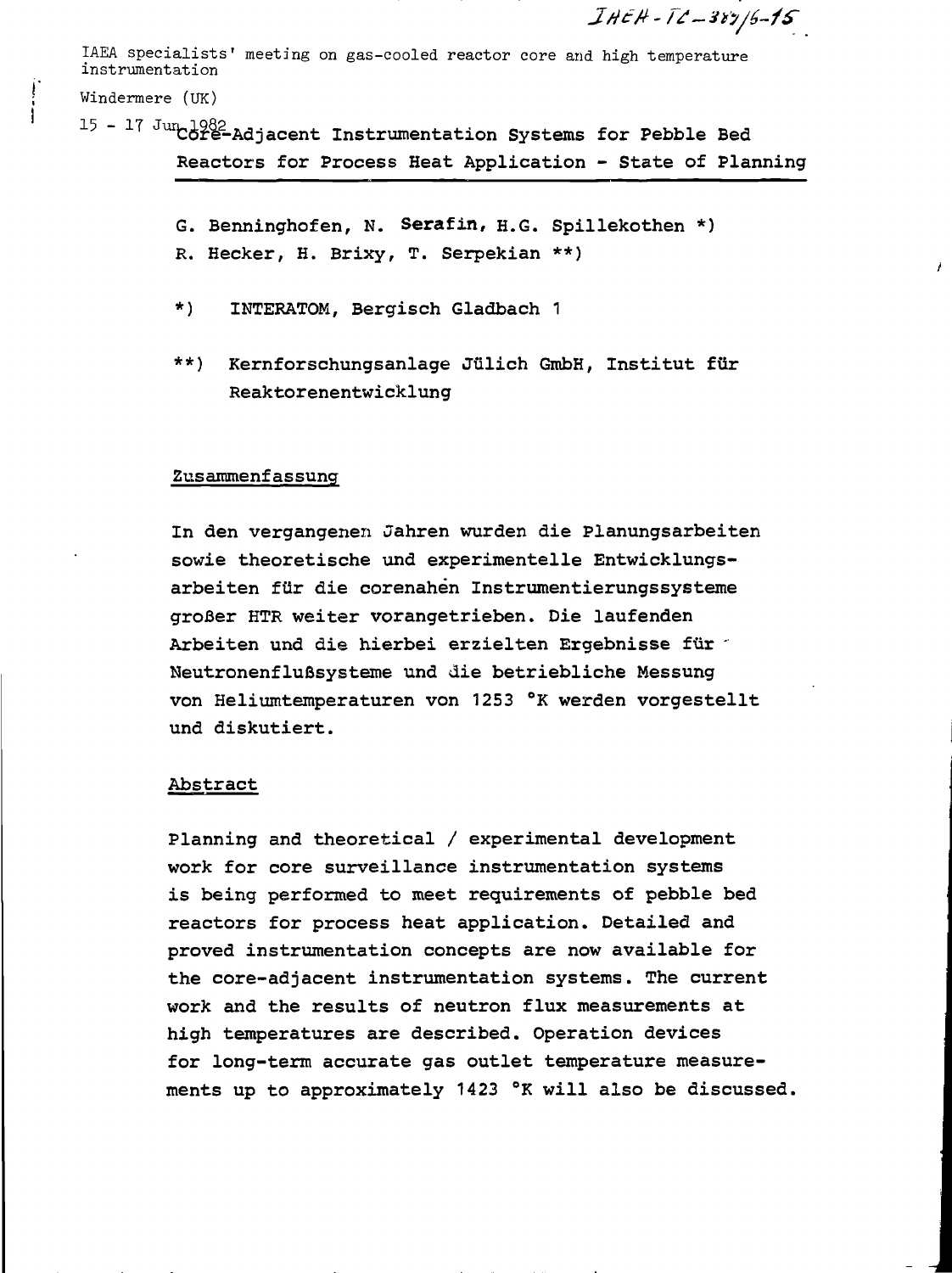## 1. Introduction

More sophisticated instrumentation has to be considered for large HTR's for process heat generation in comparison to HTR's for electricity generation.

In the Federal Republic of Germany current activities are aimed at the development and construction of a plant for the gasification of brown coal and mineral coal to synthetic natural gas (SNG). This plant, which is called the Prototype Nuclear Process Heat (PNP), is designed for 500  $MW_{+h}$ , the core outlet temperature amounts to 1253 °K.

As in large LWR's, the most important nuclear and thermodynamic properties of the core during operation are of major concern; i. e. mainly the power density and gas outlet temperature distribution. This is especially the case in the PNP, as the high gas outlet temperature of 1253 °K necessitates the avoidance of unbalanced loads in the core in order to preclude additional heat exchanger loading.

Different works  $/ 1, 2 /$  have been able to show that it is possible to detect disturbances in the power density distribution with sufficient accuracy using the following three core-adjacent instrumentation systems (Fig. 1) :

**J**

A

- Neutron flux measurement
- Gas outlet temperature measurement
- Radial/azimuthal power density distribution measurement

- 2 -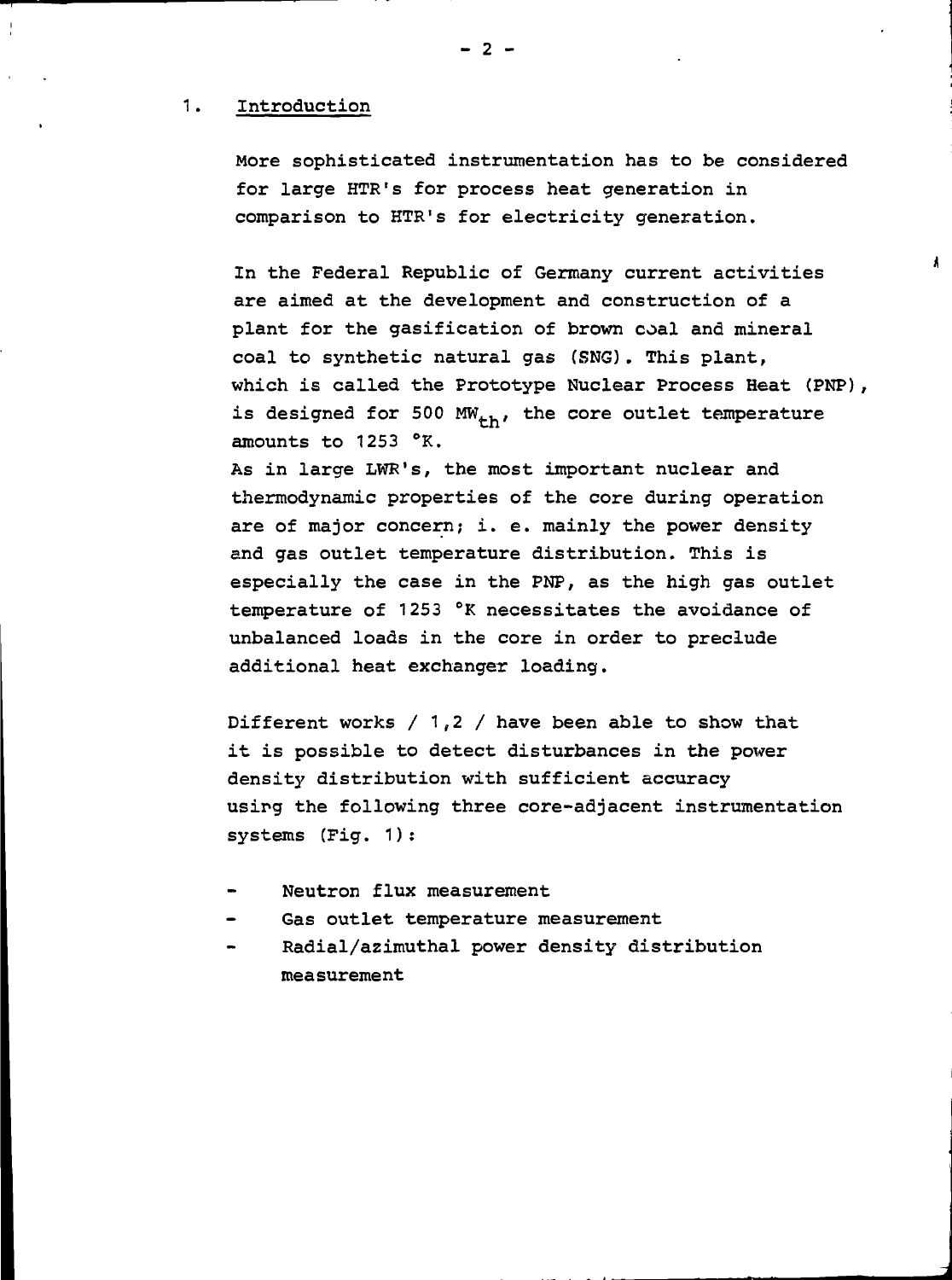

R + D results are explained below.

#### $2.$ Neutron Flux Instrumentation

The neutron flux instrumentation provides the reactor protection system signals which serve to detect reactivity disturbances and to give information on the axial power distribution.

In the case of reactivity accidents, the neutron flux is the only process variable which detects the accident quickly enough. In accordance with the German Safety Regulations / 3 /, the neutron flux in the power range must therefore be recorded by diverse instruments, i. e. 2 completely separate measuring systems are installed. These operate with different measuring methods.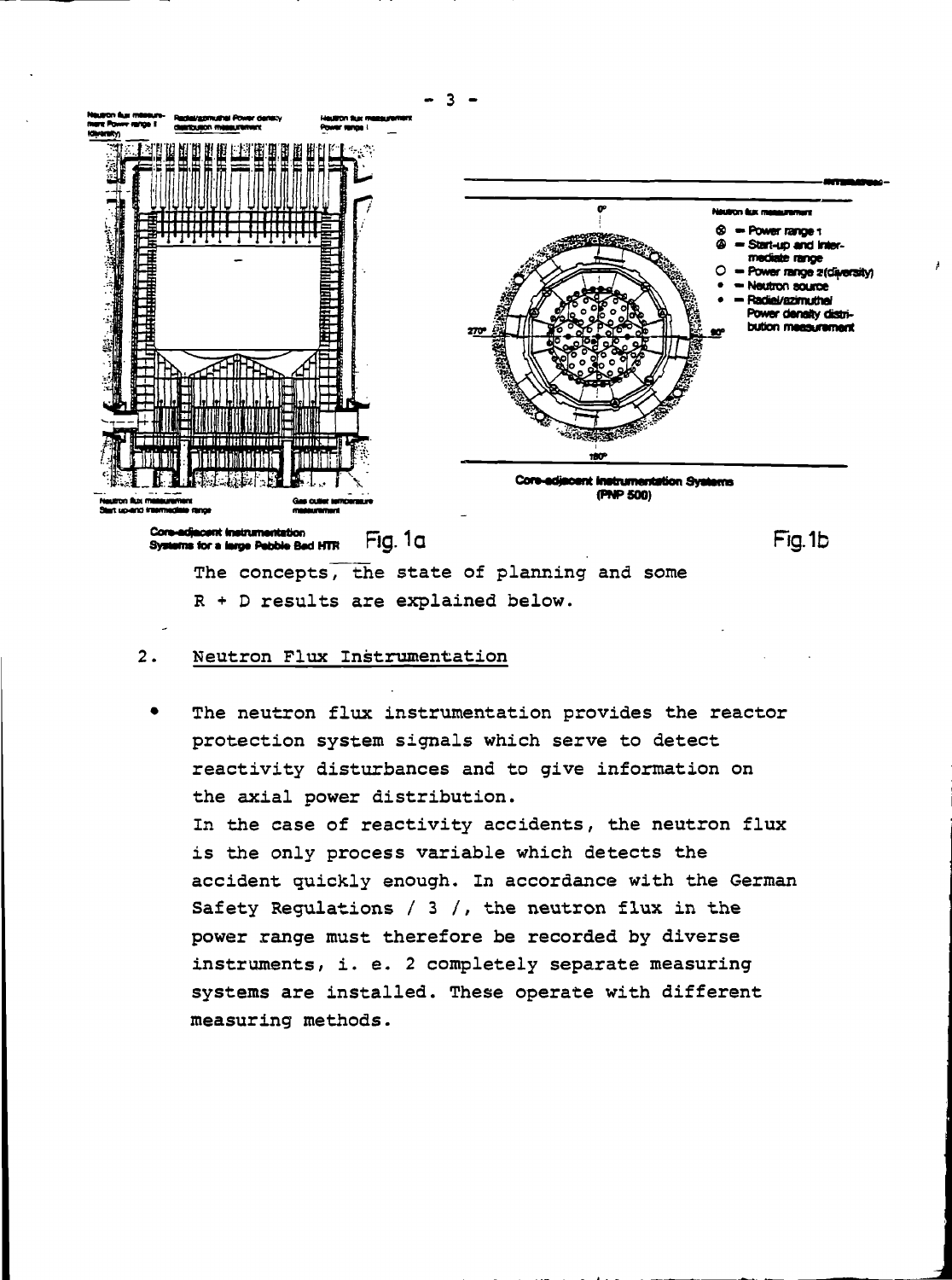The first system is installed between the side reflector and the thermal shield (in the cold gas gap). With reference to the power range, four measuring positions are azimuthally distributed at approx. 90 °. Six equally spaced neutron detectors (Large Area Self-Powered Detectors /  $4,5$  /) are axially distributed in each of these four measuring positions (Fig. 1). It was possible to demonstrate that these six detectors reproduce the axial neutron flux distribution in front of the side reflector well. As a result, axial flux mapping is possible (Fig. 2).



Axialer Neutronenflußverlauf. vor- und nach dem Seitenreflektor

At an early stage of component development it became evident that the ionisation chambers coated with B-10 or U-235 cannot be used for this measuring system because of the high temperature loading  $(723 °R -$ 773 °K, gamma heating included). It therefore seemed appropriate to employ high temperature reactor selfpowered detectors which had so far only been used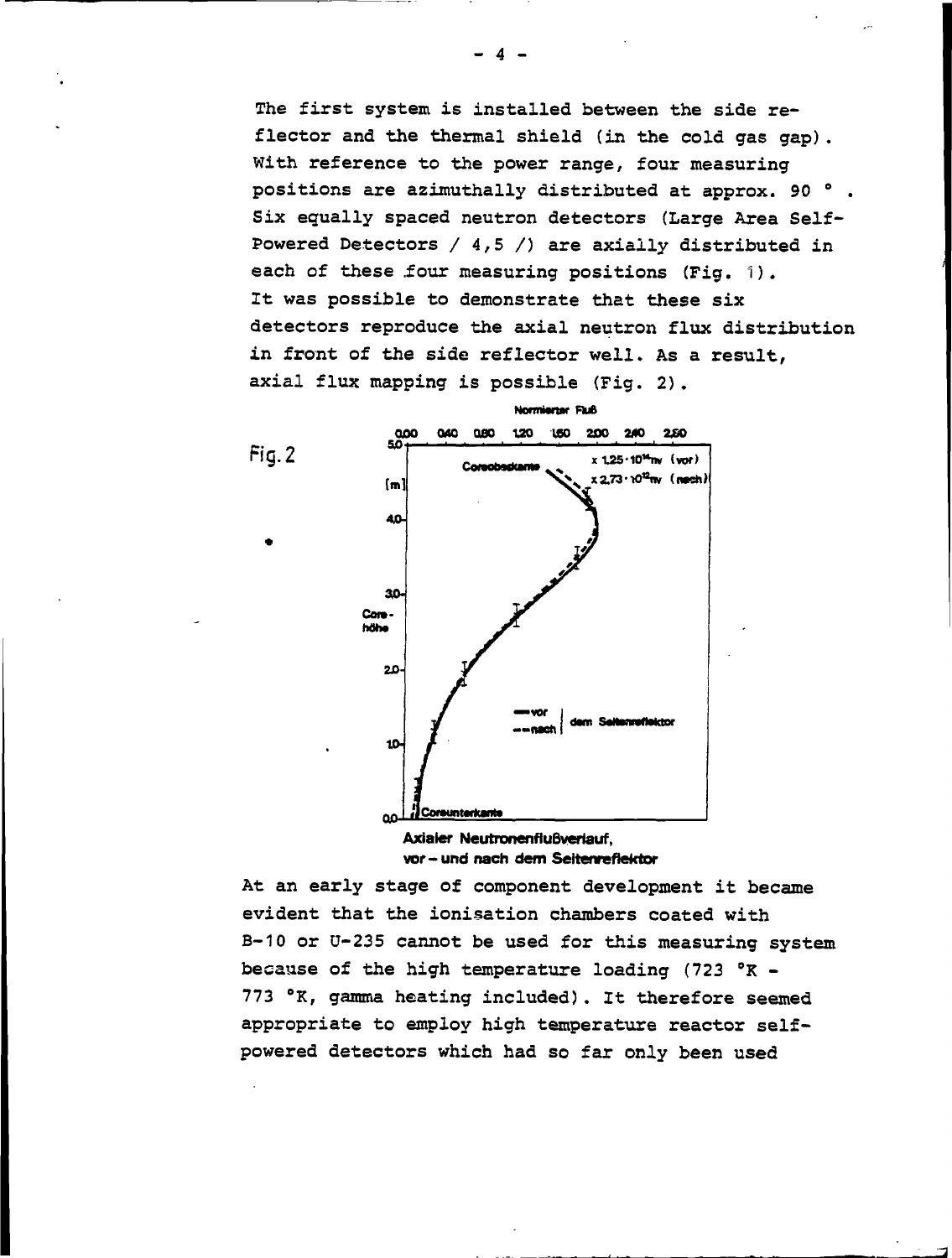for incore measuring systems for the out-of-core neutron flux instrumentation of the PNP. In contrast to the conventionally designed detectors, large area SPND will be provided and developed (Figs. 3, 4) to guarantee a measuring signal which is considered sufficient over the whole measuring range  $-8$  – 2  $\frac{10^{-6}}{10^{10}}$ (10 - 2 x 10 A) at a prevailing thermal neutron flux of about 6 x 10<sup>12</sup>nv (axial averaged). Prototypes of these large area SPND (Fig. 4) are being manufactured by Hartmann + Braun, Munich and the Nuclear Research Centre, Jiilich.



Large-Area Self-Powered Neutron Detector | Prototyp eines großflüchigen SPN-Detektors



**Fig. 3 Fig. 4**



The six neutron flux detectors of each measuring position are installed in a guide tube. It reaches from the upper edge of the bottom reflector to the terminal box in the control rod drive room (or halfway up the prestressed concrete vessel). Cold gas (573 °K) flows through the guide tubes and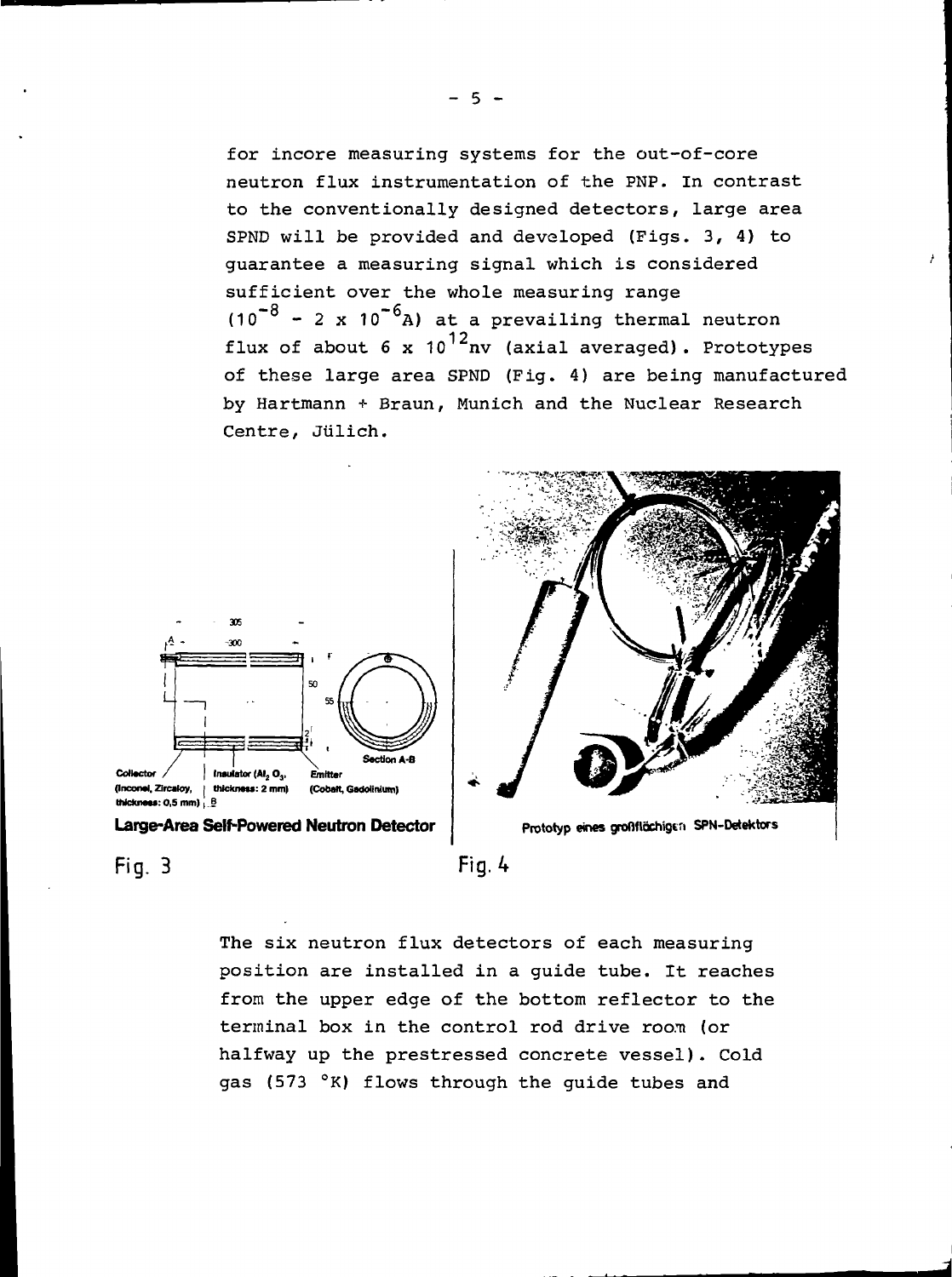cools the SPND detectors. The detector signals are conveyed out via mineral insulated cables, which, however, are replaced by flexible cables insulated with glass-fibre in the upper part of the guide tube to facilitate assembly and disassembly of the detector.

As regards the start-up and intermediate range of the neutron flux measurement, 3 measuring positions are also provided in the gap between the thermal shield and the side reflector. Each measuring position consists of a thimble which is externally cooled by cold gas. As a result, the detectors for the start-up and intermediate range do not come into direct contact with the reactor atmosphere. Bach measuring position accomodates two detectors for the start-up range (pulse fission chambers) and one detector for the intermediate range (AC-fission chamber), the maximum temperature loading of which amounts to approximately 723 °K. In order to protect the detectors from too high radiation and temperature loadings at full reactor power, they are retracted by about 7.5 m from the measuring position into a standby position once a reacor power of  $\geq 10$  % has been attained.

The three measuring ranges of the neutron flux instrumentation (start-up range, intermediate range, power range) cover a range of approx.  $5 \times 10^{7}$ nv to approx. 7.5 x  $10^{12}$ nv.

The second diverse neutron flux instrumentation is installed in the prestressed concrete vessel directly below the liner (Fig. 1). Four neutron flux detectors, which are axially equally spaced over the core height,

 $-6 -$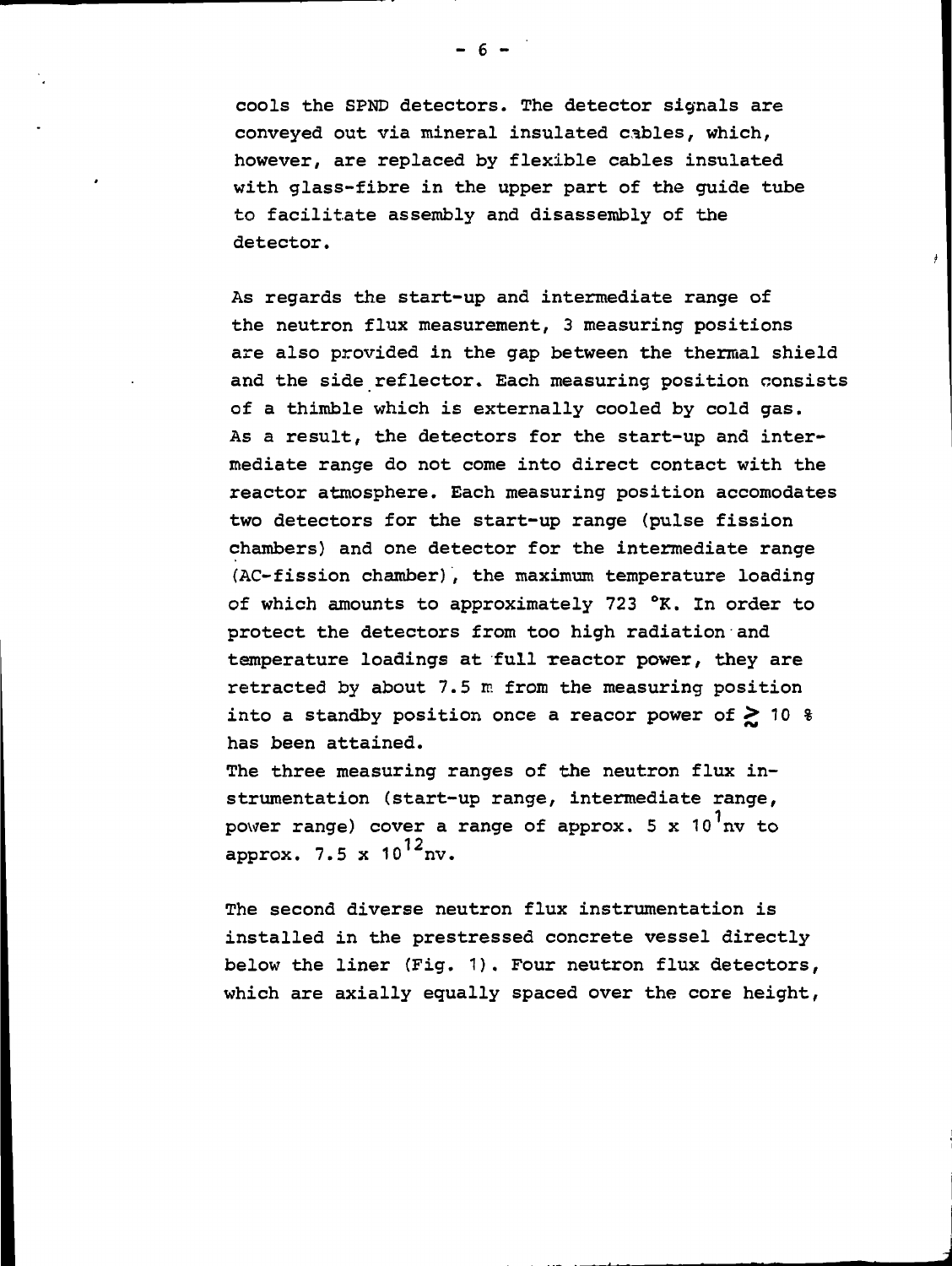are installed in each of the four measuring positions displaced from each other by 90°. The low temperature permits the use of boron-lined ionisation chambers with a neutron sensitivity of  $10^{-13}$  A/nv. Reproduction of the axial neutron flux distribution at the core edge is not longer possible with this instrumentation or can only be achieved with a large error.

The concept of diverse neutron flux measurement does not require any development because it has been tested many times in PWR's.

## 3. Measurement of the Gas Outlet Temperature Distribution

In particular high temperature reactors for process heat with He-outlet temperatures of 980 °C require the gas outlet temperature profile to be as constant as possible in order to guarantee the necessary lifetime of the heat decoupling components (He/He heat exchangers, steam reformer).

For this purpose, about 20 exchangeable NiCr-Ni and PtRh-Pt thermocouples (i. e. 1 thermocouple per --<br>2  $m^2$  core section) will be equally spaced on the core bottom section. The thermocouples (TC) located in the graphite structures of the core bottom will be designed for a graphite-helium ambient temperature of 1150 °C. The robust design (6 mm  $\beta$ , about 0.8 - 1 mm thickness of the outer sheath's protective ceramic tube to avoid direct contact of the thermocouple sheaths with graphite structures) will ensure that the failure rate during the lifetime of  $\geq$  4 years is as low as possible. The TC response time is  $\approx 10$  sec. in helium at 40 bar, which is admissible. With regard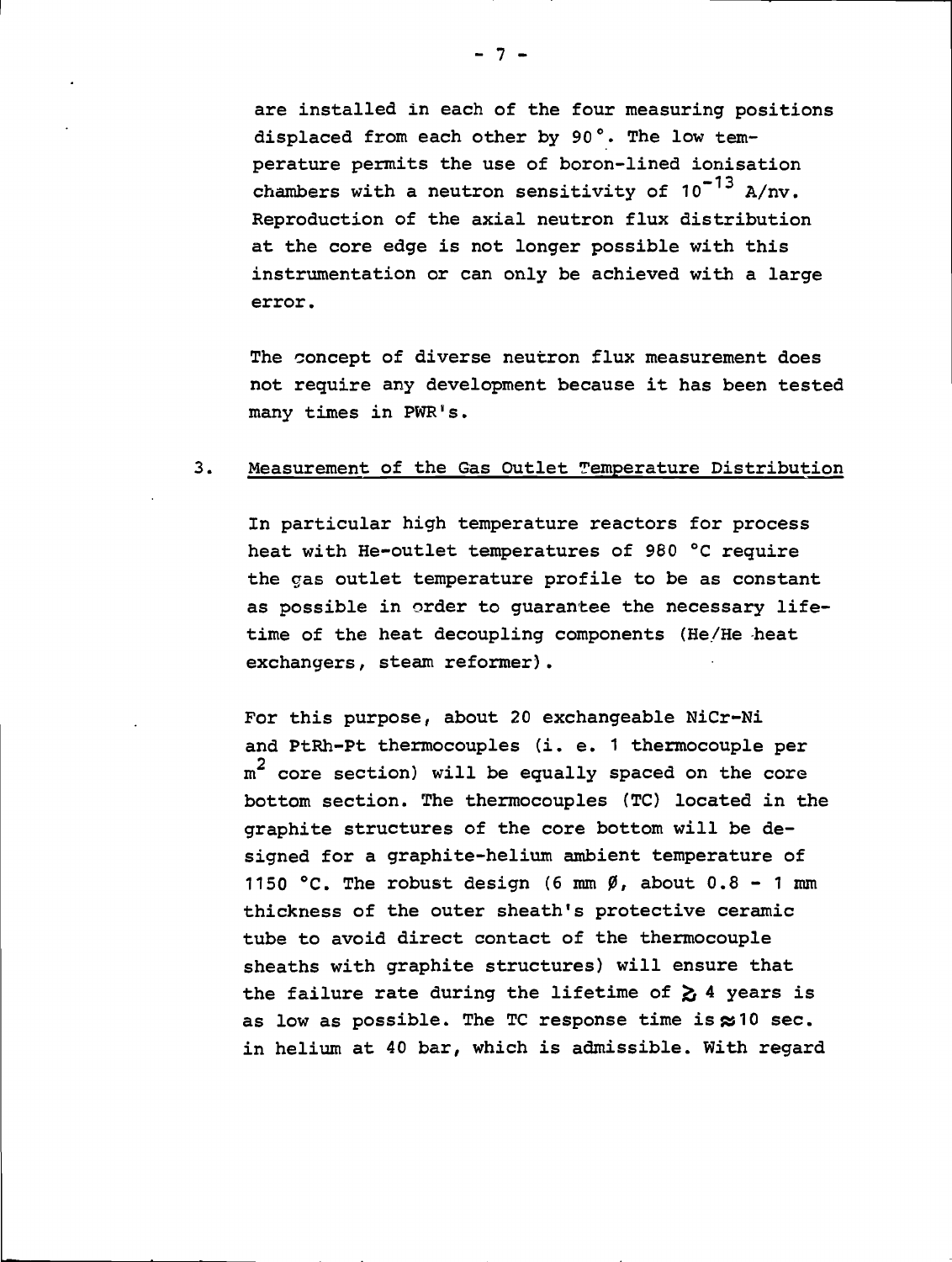the sheath alloys resistant to carboni2ation and He-impurities, tests carried out under HTR conditions showed that Incoloy 800 and DIN 1.4981 are suitable for these purposes. Long-term tests  $($ >1 a) have been carried out under realistic HTR conditions to verify the suitability of the above sheath alloys for thermocouples / 6 /.

For calibration purposes, all the TC for measuring the gas outlet temperature distribution will be equipped with an integrated noise thermometer / 6, 7 / so that a calibration accuracy of  $\pm$  0.5 % is guaranteed. Let me give some details about the constructive design (exchangeable TC):

The axial measuring position of all TC's is approx. 10 - 15 cm above the lower edge of the core bottom in boreholes conveying hot gas. The TC's run axially in straight lines from the measuring position through boreholes in the columns of the hot gas plenum and through brick-stones into the prestressed concrete vessel (PCV). Here each TC runs through a corresponding shutter tube to the outlet from the PVC where it ends in a terminal box or changes into a compensating lead.

The non-exchangeable TC's are distributed among 3 shutter tubes, jointly conveyed through the PCV and guided to the individual measuring positions after entering the brick-stones.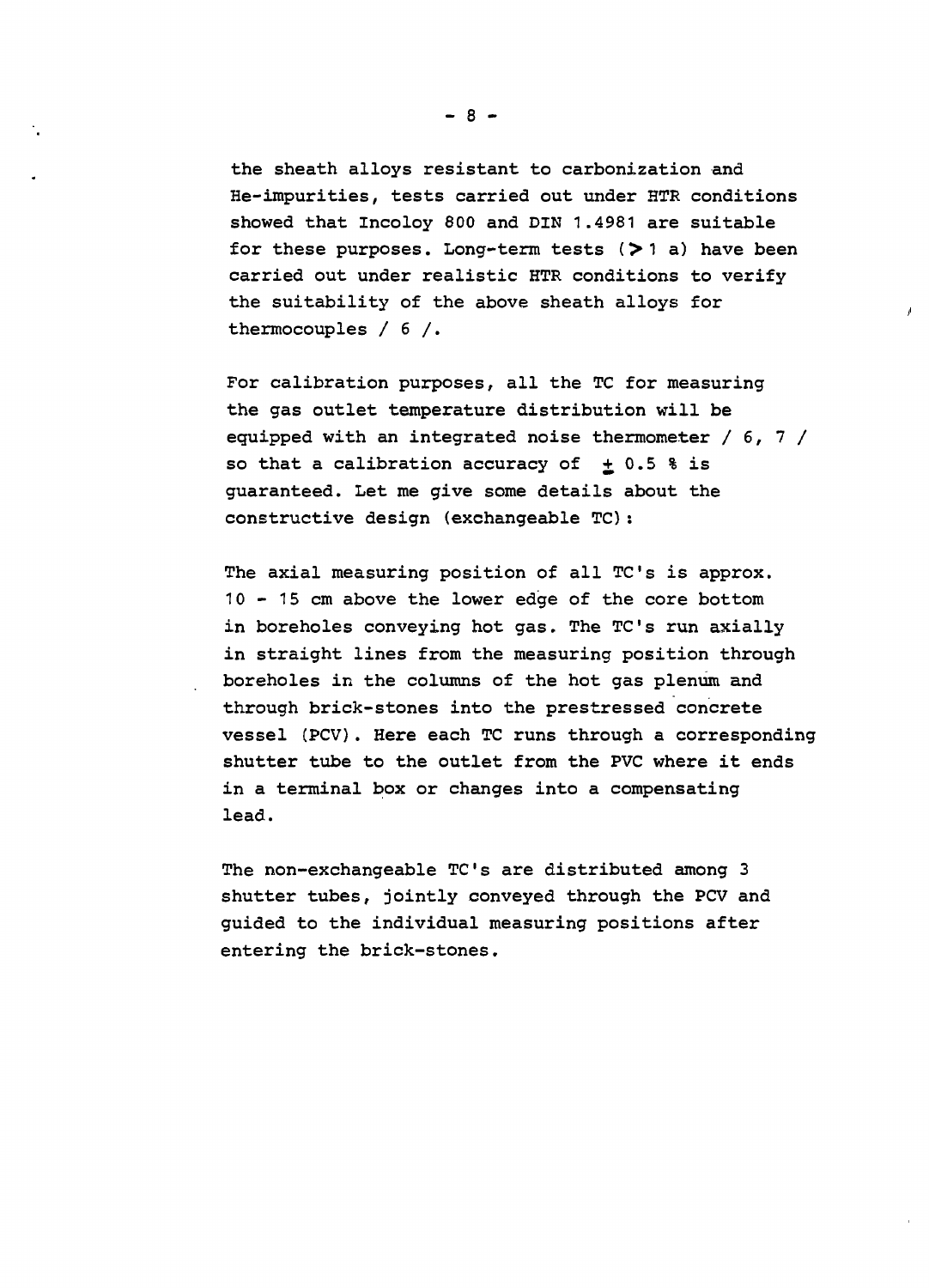The length of the thermocouples between measuring point and exit from- the PCV is approx. 12m. About 1.2 m of this length is within the hot gas area, i. e. the thermocouple including cable is exposed to a nominal temperature of 1253 °K along this stretch.

The informative contents of the hot gas temperature profile measurement in a pebble bed HTR required for operational purposes and the understanding of the high temperature behaviour are described by WISCHNEWSKI et al. in / 8 /. Measurement results are given in Figs. 5 and 6. Fig. 6 demonstrates the behaviour of the hot gas profile during a period of 42 days, whereby the average gas outlet temperature has increased from about 1133 °K to about 1243 °K. Fig. 5 shows a detail from this period of time during which the average gas temperature outlet was increased by about  $40 °K$ .





**Tamparetura Profila during 42 days of AVR**

**Fig. 5 Fig. 6**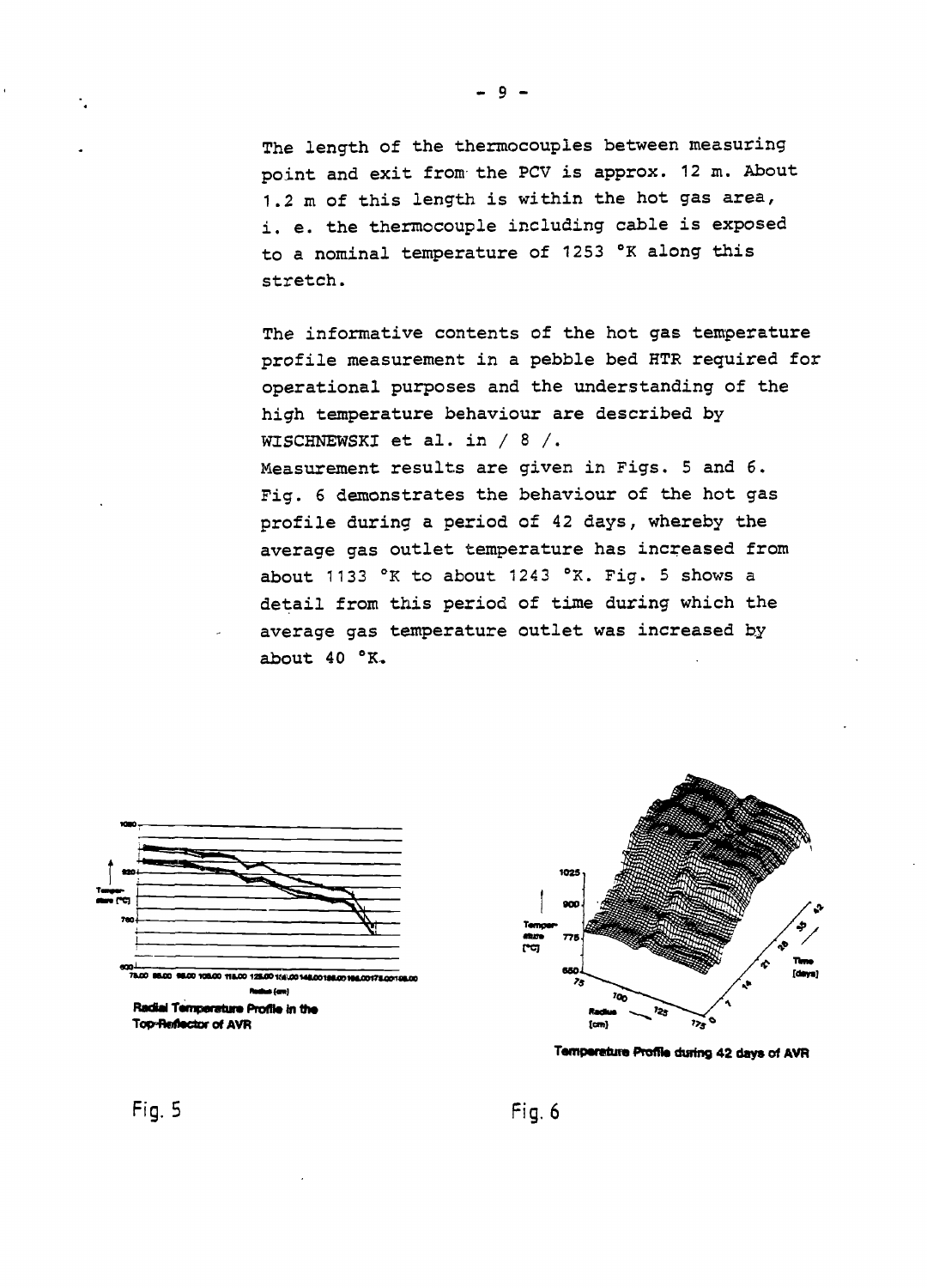# 4. Measurement of the Radial/Azimuthal Power Density Distribution

The task of the instrumentation installed in the top reflector of the PNP 500 is to detect the radial / azimuthal power density distribution of the upper core zones - up to approx. 0.5 m into the pebble bed. The signals received serve for:

- Optimization of the reactor operating mode
- Experimental verification of the core design
- Detection of accidents (e. g. unbalanced loads, false loads)

It is not planned to use the measuring system for reactor protection or reactor closed loop control tasks. The fission chamber signals are conveyed to the process computer for evaluation and are displayed in the control room.

The radial / azimuthal power distribution is detected by measuring the fast neutron fluxes in the top reflector, because the thermal neutron flux no longer reflects the power distribution in the upper core zones due to the cavity between pebble bed and top reflector. Miniature fission chambers with U-238 or Np-237 coatings are planned as sensors. The detectors are provided with a 4 mm thick shielding of  $B_{A}C$  to preclude a slowly developing thermal neutron sensitivity (Cause: breeder effect in the fissile material).

The detectors are continuously located at their measuring point approx. 10 cm above the lower edge of the top reflector. A fast neutron flux  $\beta_f$  of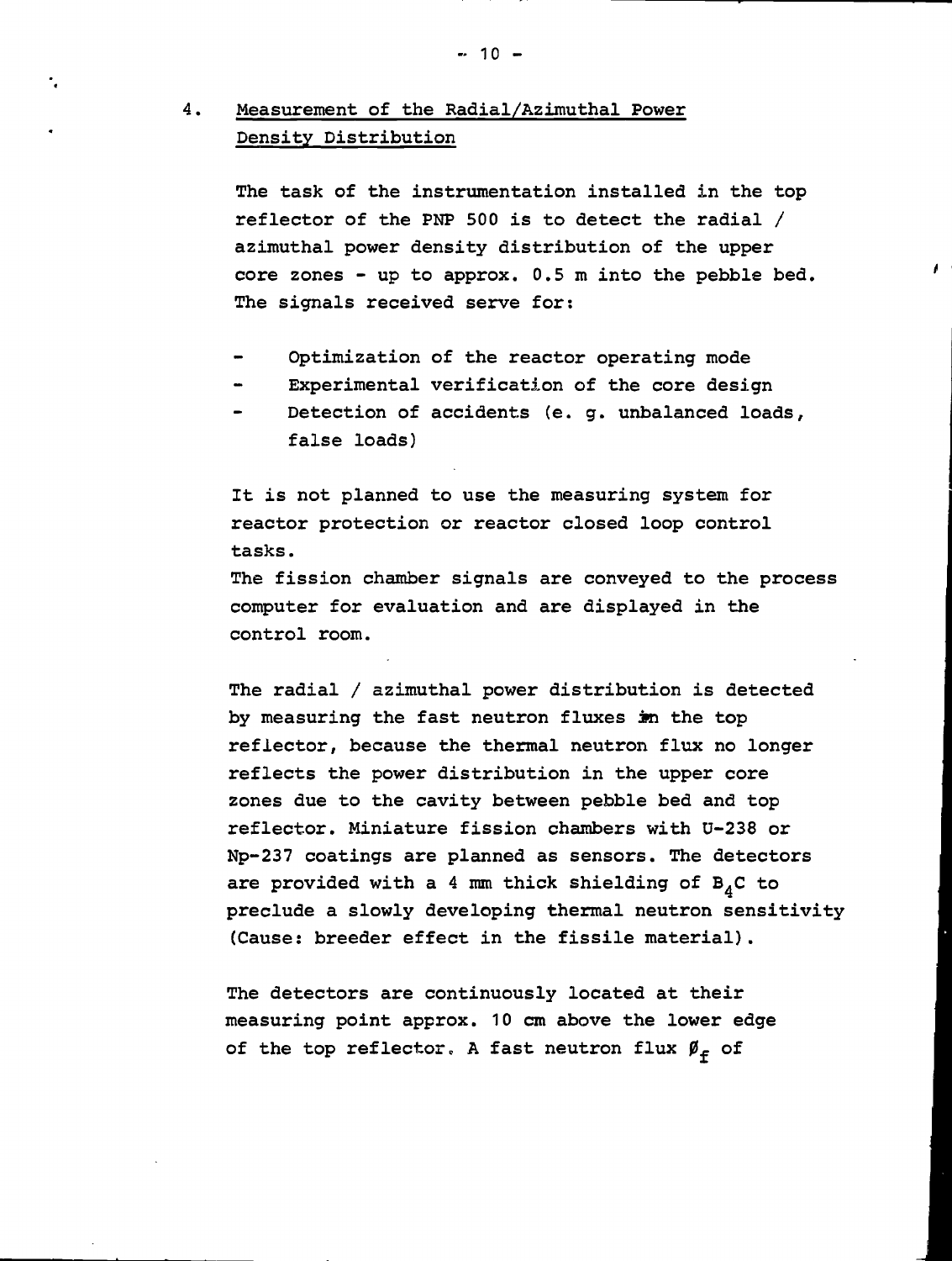approx. 1 x 10 $^{13}$ m, a thermal neutron flux  $\boldsymbol{\not\!{y}}_{\texttt{+h}}$  of approx.  $6 \times 10^{13}$ nv and a  $\gamma$ -dose rate of approx.  $\frac{1}{2}$  n/h and  $\frac{1}{2}$  of the recombended below. k/n prevail at the detector temperature is approx. 703  $\textdegree$ K. The fast<br>neutron sensitivity of an Np-fission chamber amounts detector sensitivity of an approximation changer and  $\omega$  approx,  $\sigma$  is to  $\sigma$  h,  $m$ , the dimensions are as follows: to approx. 5 x  $10^{-19}$  A/nv. The dimensions are as

| Detector length: |                        | without $B_A C$ shielding  | $103$ mm |                     |
|------------------|------------------------|----------------------------|----------|---------------------|
|                  | with                   | $B_A C$ shielding          | $124$ mm |                     |
| Detector outer   |                        | without $B_{A}C$ shielding |          | $9 \text{ mm}$      |
| diameter:        | with $B_A C$ shielding |                            |          | $18.5 \, \text{mm}$ |

The detectors can be retracted if necessary. For this purpose, each measuring position is equipped with a drive unit which permits a hub of 3.5 m.

A gas outlet bypass stream (approx. 573 °K) cools the fission chambers. In the case of the PNP 500 reactor seven measuring positions are planned. These are equally spaced over the core cross-section. Each of the detectors is located in a vertical shutter tube (outer diameter: 120 mm) and they therefore have sufficient space between the control rods. The detector linear drives are integrated into these shutter tubes.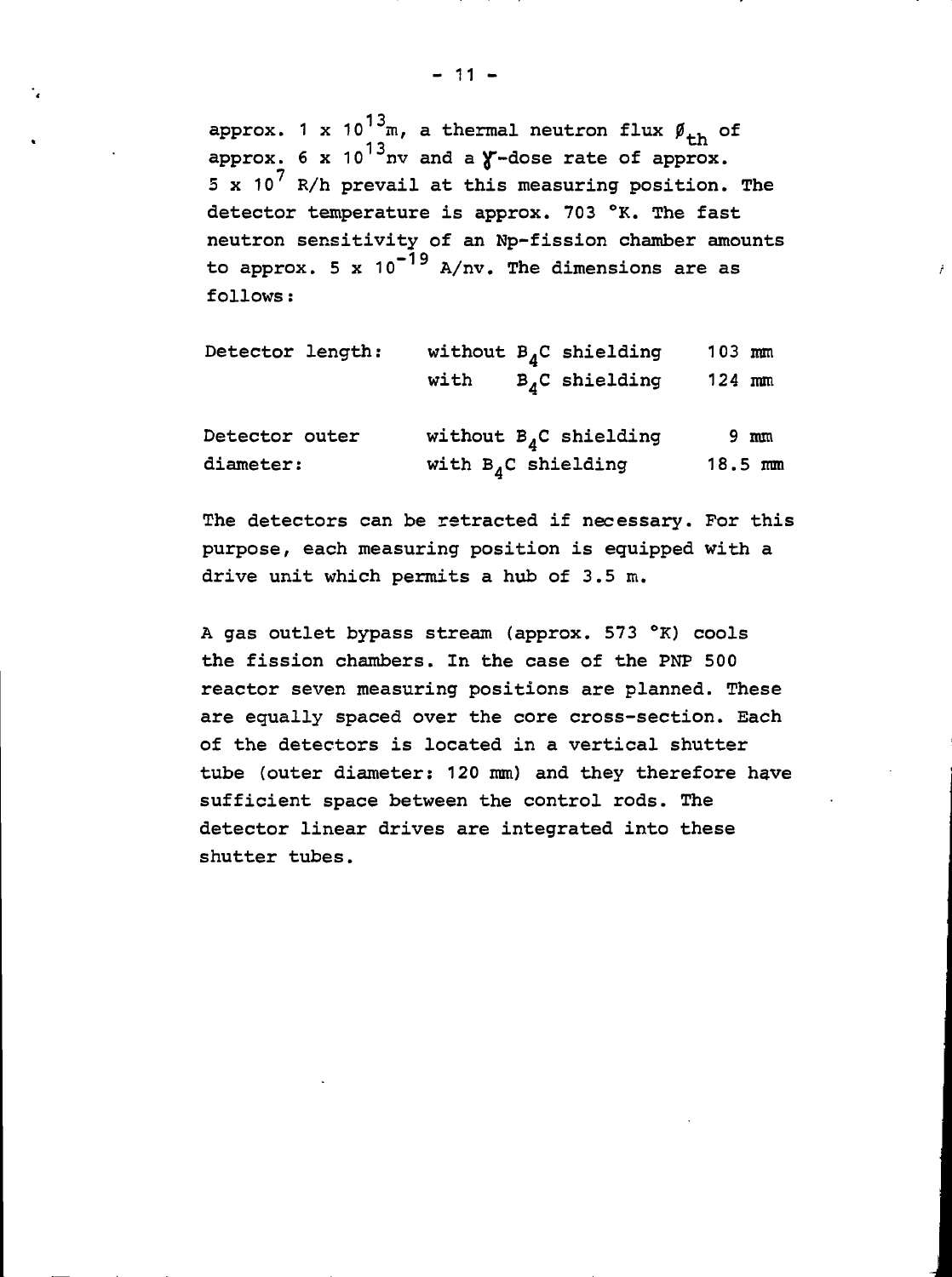- 12 -

## References

 $\mathcal{L}_{\mathbf{C}}$ 

 $\bullet$ 

- $\sqrt{1}$  J A. Strömich, M. Khamis Erkennbarkeit von Stôrungen in der Leistungsund Temperaturverteilung bei HTR-Kernen Jahrestagung Kerntechnik (Compact), Berlin 1980
- £2j R.D. Neef, W. Basse, D.E. Carlsson, P. Khob, S. Schaal, H. Wilhelm, A. Strômich Detection of flux pertubations in pebble bed HTRS by near core instrumentation. IAEA, International Working Group on Gas Cooled Reactors, Specialists' Meeting June 15 - 17, Windermere, England
- $\sqrt{3}$  Safety Guide KTA 3501 (DIN 25434) "Reactor Protection System" 1977. Carl Heymanns Verlag, Kôln
- £ 4 J E. Klar, H.G. Spillekothen, P. Haller Patent DBP 2360221 (1977)
- $\sqrt{5}$  J T. Serpekian, H. Brixy, R. Hecker, G. Benninghofen, N. Serafin, H.G. Spillekothen Large Area Self Powered Neutron Detectors for Neutron Flux Measurement in HTRS - Status of Development Work. IAEA, International Working Group on Gas Cooled Reactors, Specialists' Meeting June 15 - 17, Windermere, England